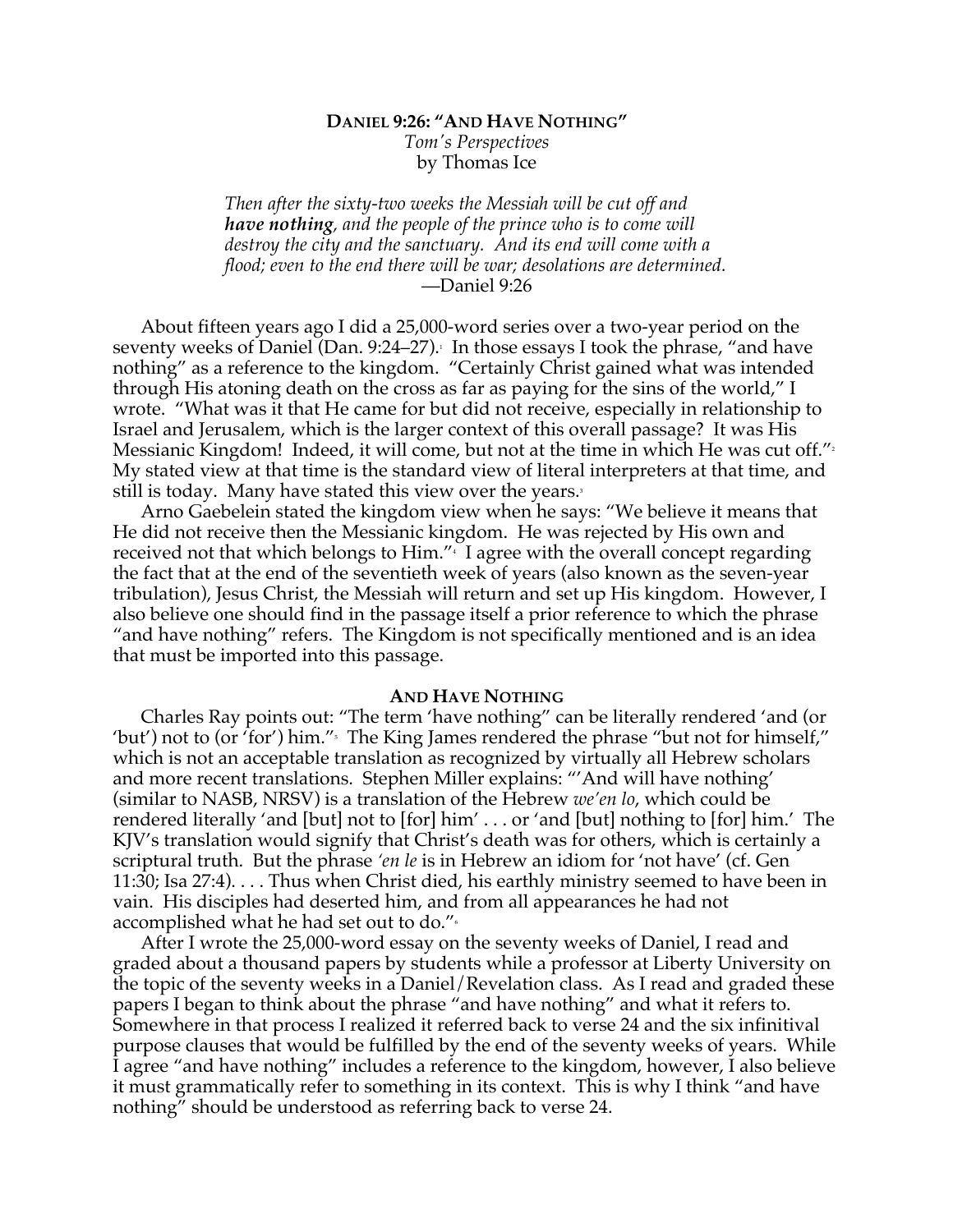"Seventy weeks have been decreed for your people and your holy city, to finish the transgression, to make an end of sin, to make atonement for iniquity, to bring in everlasting righteousness, to seal up vision and prophecy, and to anoint the most holy *place*" (Dan. 9:24). When I first started studying this passage I thought the first three items in verse 24 were fulfilled at Christ's first coming and the last three will be fulfilled at His second coming. This view is wrong! None of the purpose clauses have yet been fulfilled, especially if "and have nothing" refers back to verse 24. A brief summary of the six purpose clauses is as follows: 1) "to finish the transgression" relates to national Israel's apostasy of unbelief, especially in relation to Jesus as their Messiah. This will be fulfilled at the second coming. 2) "To make an end of sin" speaks of the removal of Israel's sins at the second coming. 3) "To make atonement for iniquity" is the picture of Israel's pro-active rebellion against the Lord and this will be accomplished at the second coming as well in relation to national Israel. 4) "To bring in everlasting righteousness" is a reference to the millennial kingdom that will be brought to pass at the second coming as well by Jesus the Messiah. 5) "To seal up vision and prophecy," means all of the unfulfilled prophecy relating to the nation of Israel will have been brought to pass by the time of the completion of the seventy weeks of years. 6) "To anoint the most holy *place*" addresses the initiation of the millennial sacrifices that begin at the start of the millennium. None of these have yet been fulfilled and await future fulfillment at Christ's return.

One scholar notes concerning the phrase: "As an expression of existence it is unexpected. A more likely understanding is that expressed in most English translations, as an idiom of possession. The problem there, though, is that such an expression normally has an object of possession, and there is apparently none present in v.  $26.''$  This phrase should have an antecedent according to Hebrew grammar. While grading the hundreds of papers on Daniel 9:24–27, I came up with the thought that the phrase "and have nothing" must have an antecedent to which it refers in the actual text of the passage, not just the kingdom idea which most conservatives import into the text. As I looked for the referent it became clear that it has to refer to the six purpose clauses in verse 24. I have never seen a commentary thus far that takes my view, although a few have come close. John Walvoord said, "Nothing that rightly belonged to Him as Messiah the Prince was given to Him at that time. He had not come into His full reward nor the exercise of His regal authority."<sub>"</sub> William Kelly declares, "The week terminates in full blessing; but the Jews are meanwhile rejected for their sin against their own Messiah."<sup>9</sup> But none of the interpreters within our futurist camp connect the phrase "and have nothing" back specifically to verse 24.

## **CONCLUSION**

It appears to me the crux of this passage is saying that after the completion of the first sixty-nine weeks of years  $(7 + 62 = 69)$  the Messiah (Jesus) would be cut off or killed. That 483-year period ended exactly on Palm Sunday, also known as the triumphal entry of Jesus into Jerusalem (March 30, A.D. 33). The day after that event took place the interval or gap of time between the sixty-ninth week of years and the seventieth week of years began. Four days later Jesus the Messiah was cut off or crucified (April 3, A.D. 33), which fits the statement: "Then after the sixty-two weeks the Messiah will be cut off . . ." This passage provides one of the many reasons why Jesus of Nazareth must be the promised Jewish Messiah. Jesus showed up in Jerusalem and presented Himself as Israel's prophesied Messiah on the very day this prophecy in Daniel predicted He would. Jesus' death took place just four days after the completion